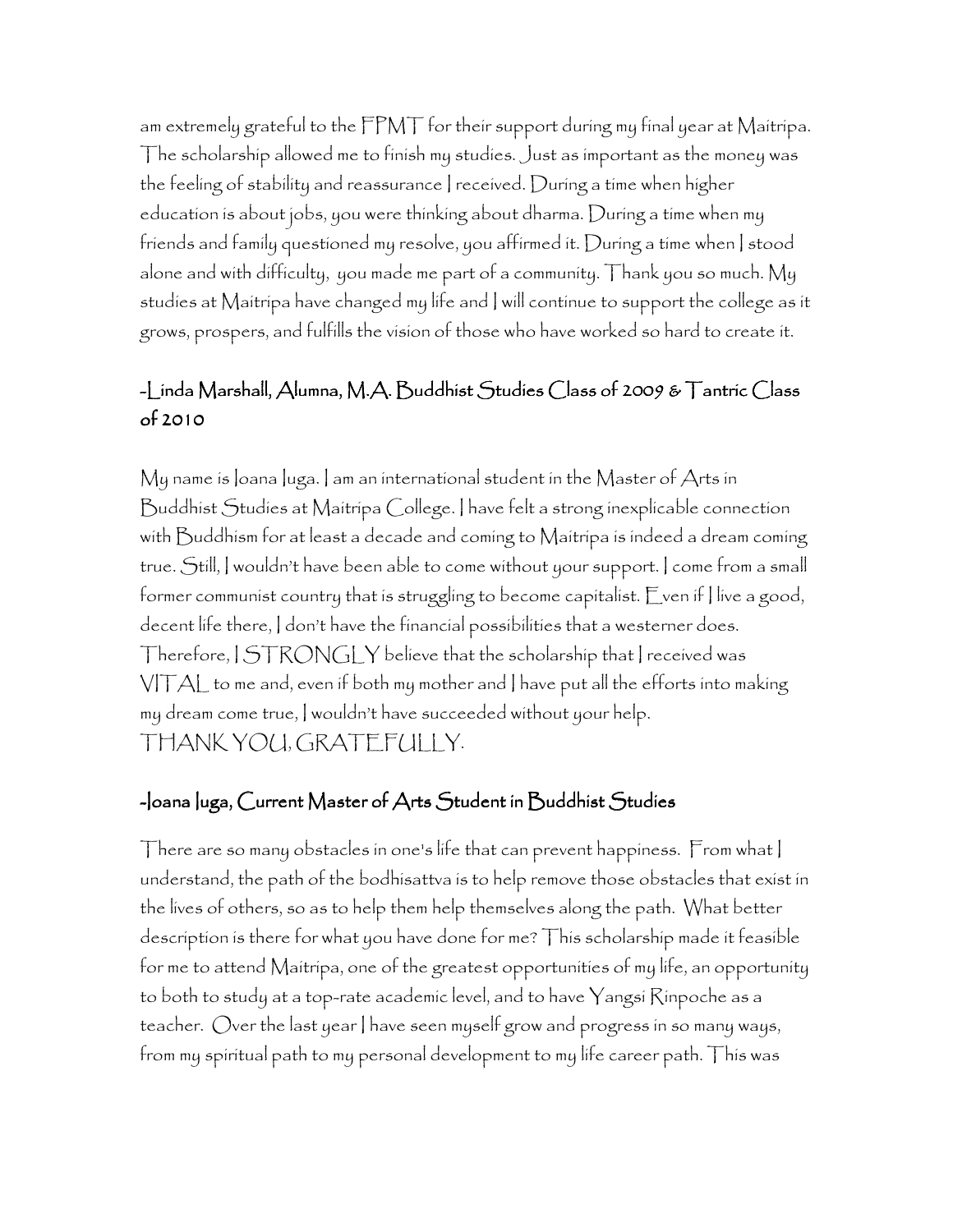only possible through your generosity and kind spirit. And for that, I thank you. Thank you FPMT.

### -Karl Schmid, Current Master of Arts Student in Buddhist Studies

The Maitripa College educational experience is very powerful and rare. Thank you for your devotion and dedication to creating and supporting this type of special opportunity here in Portland. And thank you for the financial scholarship I received for the Fall Semester of 2009. This support was very helpful. Financial support such as this makes the Maitripa experience available to many students who might not otherwise be able to attend Maitripa and receive the benefit of this type of complete, well rounded learning opportunity. Again, thank you for your service to Maitripa College and its student body, and for the financial scholarship.

# -Chuck Latimer, Alumnus, M.A. Buddhist Studies Class of 2009 & Tantric Class of 2010

I would like to express my sincere appreciation to FPMT for their generosity in providing scholarship assistance to myself and my fellow students at Maitripa College. This kindness on the part of FPMT not only allows me to continue with my valuable study of the dharma, but it also sets an example of the paramita of generosity, which I hope to emulate in my daily life, both inside and outside the walls of Maitripa College. Thank you for planting these generous seeds. With palms joined together …

## -Mike Sobel, Current Master of Arts Student in Buddhist Studies

The path to enlightenment is replete with causes and conditions. One very important aspect of that path is the support of those with bodhichitta. Without such guides and patrons and dearest of friends my potential would remain nascent as a seed born in the lush rainforest desiccated in the desert. Since I turned to Yangsi Rinpoche and Maitripa College for precious guidance on my way nearly three years ago, I have been honored to receive financial support from Lama Zopa Rinpoche and the FPMT through the Maitripa Scholarship Fund. These offerings provided me not